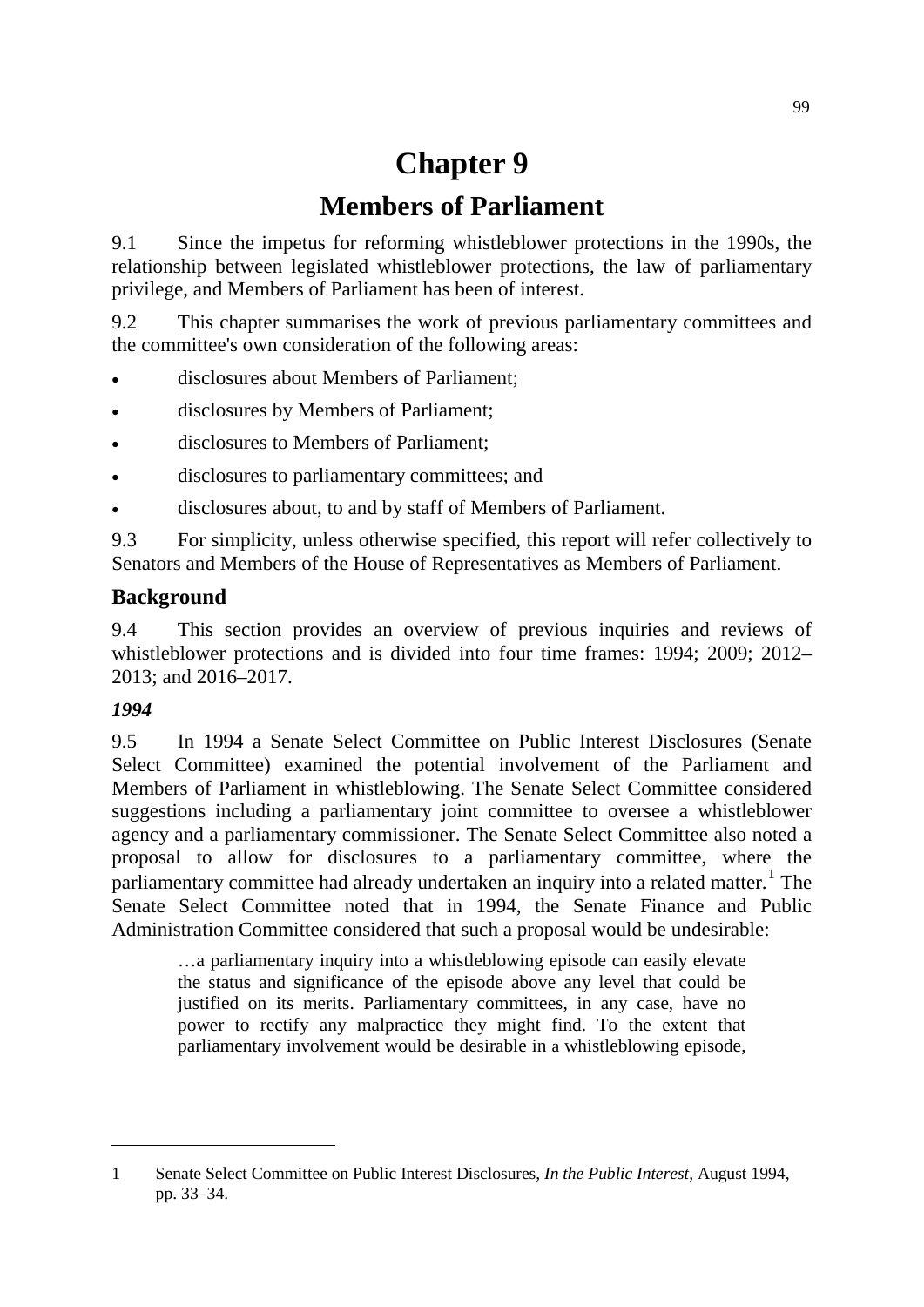it would best take the form of a committee review of a report on the episode by an independent body. $^{2}$  $^{2}$  $^{2}$ 

9.6 The Senate Select Committee recommended the involvement of Members of Parliament to a board to oversee a whistleblower protection agency:

Parliamentary involvement should be included by the appointment of a Senator and Member of the House of Representatives. The Member should be a government nominee and the Senator a non-government nominee or alternatively the Parliamentary members should include a government and non-government nominee.

Members of the Board should be appointed for a period of three years, with eligibility for reappointment to a second term only.<sup>[3](#page-1-1)</sup>

## *2009*

-

9.7 Following a broadly based inquiry into public sector whistleblower protections, in 2009 the House of Representatives Standing Committee on Legal and Constitutional Affairs, recommended that:

- Members of Parliament be included as a category of alternative authorised recipients of public interest disclosures;
- if Members of Parliament become authorised recipients of public interest disclosures, the Australian Government propose amendments to the Standing Orders of the House of Representatives and the Senate, advising Members of Parliament to exercise care to avoid inappropriate influence of investigations and public identification on whistleblowers and alleged wrongdoers;
- the Public Interest Disclosure Bill provide that nothing in the Act affects the immunity of proceedings in Parliament under section 49 of the Constitution and the *Parliamentary Privileges Act 1987*;
- parliamentary staff be included in the definition of people who are entitled to make a protected disclosure as a 'public official'; and
- the Commonwealth Ombudsman be the authorised authority for receiving and investigating public interest disclosures made by employees under the *Members of Parliament (Staff) Act 1994*. [4](#page-1-2)
- 9.8 In making those recommendations that committee noted that:

The privilege of freedom of speech in Parliament and the protection of communications between citizens and Members of Parliament is a

<span id="page-1-0"></span><sup>2</sup> Senate Select Committee on Public Interest Disclosures, *In the Public Interest*, August 1994, p. 111.

<span id="page-1-1"></span><sup>3</sup> Senate Select Committee on Public Interest Disclosures, *In the Public Interest*, August 1994, pp. 113–114.

<span id="page-1-2"></span><sup>4</sup> House of Representatives Standing Committee on Legal and Constitutional Affairs, *Whistleblower protection: a comprehensive scheme for the Commonwealth public sector*, February 2009, p. xx–xxv.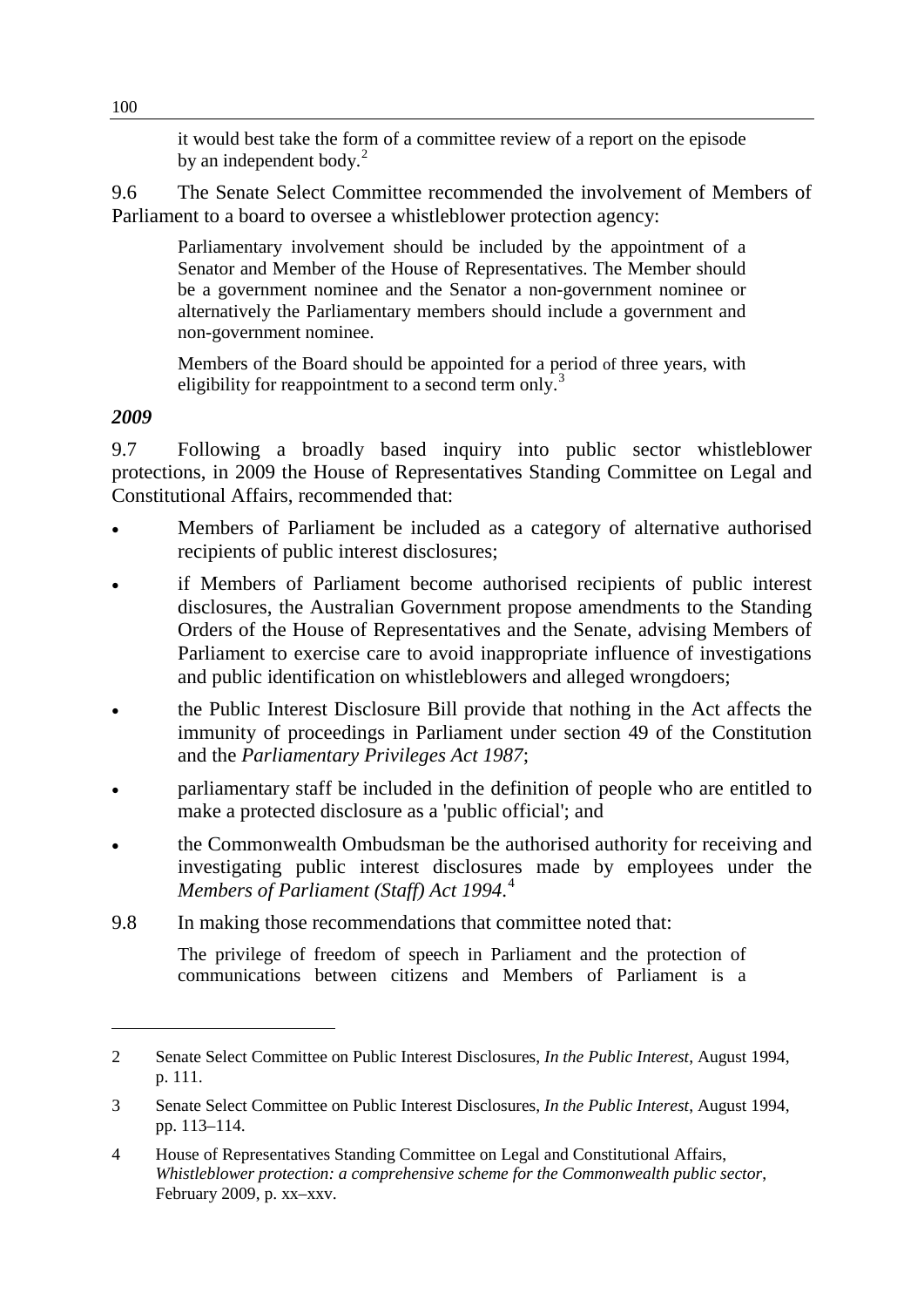fundamental feature of Parliamentary democracy in Australia and is enshrined to some extent in the *Parliamentary Privileges Act 1987*. It is not the intention of the Committee that public interest disclosure legislation interfere with this important democratic feature.<sup>[5](#page-2-0)</sup>

9.9 The House of Representatives Standing Committee on Legal and Constitutional Affairs also noted that it is not common for legislation in other jurisdictions to include parliamentarians as authorised recipients of public interest disclosures. However, some examples include:

- *Whistleblowers Protection Act 1994* (Qld);
- *Whistleblowers Protection Act 1993* (SA);
- *Protected Disclosures Act 1994*, (NSW); and
- *Protected Disclosures Act 2000* (New Zealand).[6](#page-2-1)

## *2012–2013*

-

9.10 In March 2013, the Public Interest Disclosure Bill 2013 (PID bill) was introduced to the House of Representatives.[7](#page-2-2) The House of Representatives Standing Committee on Social Policy and Legal Affairs considered both the PID bill and Mr Andrew Wilkie's private member bills. That committee tabled an advisory report in March 2013, recommending that the PID bill be passed. [8](#page-2-3) That committee also noted that:

- Mr Wilkie's bills proposed to extend whistleblower protections to disclosures:
	- about misconduct by Members of Parliament;
	- by Members of Parliament and their staff; and
- under the PID bill Members of Parliament and their staff are not considered to be public officials.<sup>[9](#page-2-4)</sup>

<span id="page-2-0"></span><sup>5</sup> House of Representatives Standing Committee on Legal and Constitutional Affairs, *Whistleblower protection: a comprehensive scheme for the Commonwealth public sector*, February 2009, p. 165.

<span id="page-2-1"></span><sup>6</sup> House of Representatives Standing Committee on Legal and Constitutional Affairs, *Whistleblower protection: a comprehensive scheme for the Commonwealth public sector*, February 2009, p. 157.

<span id="page-2-2"></span><sup>7</sup> House of Representatives, *Votes and Proceedings*, No. 160, 21 March 2013, p. 2198.

<span id="page-2-3"></span><sup>8</sup> House of Representatives Standing Committee on Social Policy and Legal Affairs, *Advisory Report, Public Interest Disclosure (Whistleblower Protection) Bill 2012, Public Interest Disclosure (Whistleblower Protection) (Consequential Amendments ) Bill 2012, Public Interest Disclosure Bill 2013*, May 2013, p. xi.

<span id="page-2-4"></span><sup>9</sup> House of Representatives Standing Committee on Social Policy and Legal Affairs, *Advisory Report, Public Interest Disclosure (Whistleblower Protection) Bill 2012, Public Interest Disclosure (Whistleblower Protection) (Consequential Amendments ) Bill 2012, Public Interest Disclosure Bill 2013*, May 2013, pp. 19–20, 49.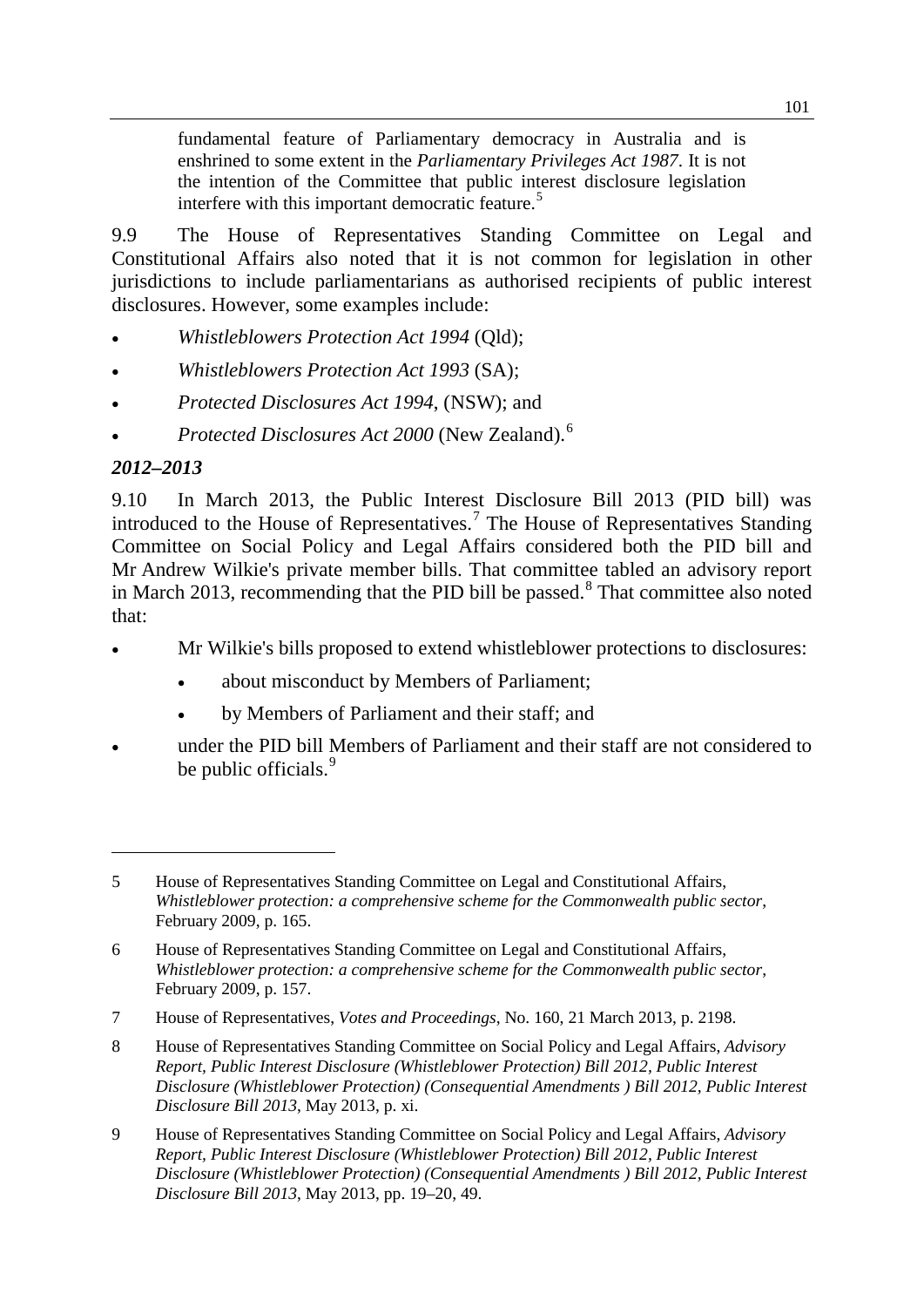9.11 The Senate Standing Committee for the Scrutiny of Bills raised a number of questions about the PID bill, but did not draw attention to any matters related to the bill's application to Members of Parliament.<sup>[10](#page-3-0)</sup>

9.12 The Senate Legal and Constitutional Affairs Legislation Committee considered the provisions of the PID bill including the impact on Members of Parliament and their staff. That committee noted that the definition of 'public official' in the bill did not include Members of Parliament or their staff and therefore:

- Members of Parliament and their staff would be unable to make public interest disclosures; and
- their behaviour or conduct could not be the subject of a public interest disclosure pursuant to the legislation.<sup>[11](#page-3-1)</sup>

9.13 While a number of submitters to that inquiry argued for the inclusion of Members of Parliament and their staff, that committee also noted views from the then government that the appropriate supervision of Members of Parliament is by the Parliament.<sup>[12](#page-3-2)</sup>

9.14 Following a recommendation of the 2009 House of Representatives Standing Committee on Legal and Constitutional Affairs, the PID bill included clause 81 which attempted to clarify that clause 26 did not affect the power privileges and immunities of Parliament.[13](#page-3-3) After considering a range of views and clarifying that the advice to the 2009 inquiry from the former Clerk of the Senate and the acting Clerk of the House of Representatives related to 'express statutory provisions', the committee recommended removing clause 81 from the Bill (which did not contain an express provision), <sup>[14](#page-3-4)</sup> following advice from the Clerk of the Senate:

[I]f the powers, privileges and immunities of the Houses, their committees and members are to be altered or modified, an express statutory declaration is required. If there is no such change to those powers, privileges and immunities, then it is simply not necessary to state that they are unaffected.

…the Senate should be cautious about letting through any provision that could foster the potential limitation of its powers, privileges and immunities

-

<span id="page-3-0"></span><sup>10</sup> Senate Standing Committee for the Scrutiny of Bills, *Sixth report of 2013,* 19 June 2013, pp. 225–230; *Alert Digest No. 5 of 2013*, pp. 79–81; *Alert Digest No. 6 of 2013*, pp. 67–68.

<span id="page-3-1"></span><sup>11</sup> Senate Legal and Constitutional Affairs Legislation Committee, *Public Interest Disclosure Bill 2013 [Provisions]*, June 2013, pp. 25–26.

<span id="page-3-2"></span><sup>12</sup> Senate Legal and Constitutional Affairs Legislation Committee, *Public Interest Disclosure Bill 2013 [Provisions]*, June 2013, pp. 5, 27–28.

<span id="page-3-3"></span><sup>13</sup> Senate Legal and Constitutional Affairs Legislation Committee, *Public Interest Disclosure Bill 2013 [Provisions]*, June 2013, p. 28.

<span id="page-3-4"></span><sup>14</sup> Senate Legal and Constitutional Affairs Legislation Committee, *Public Interest Disclosure Bill 2013 [Provisions]*, June 2013, pp. 28–30, 35.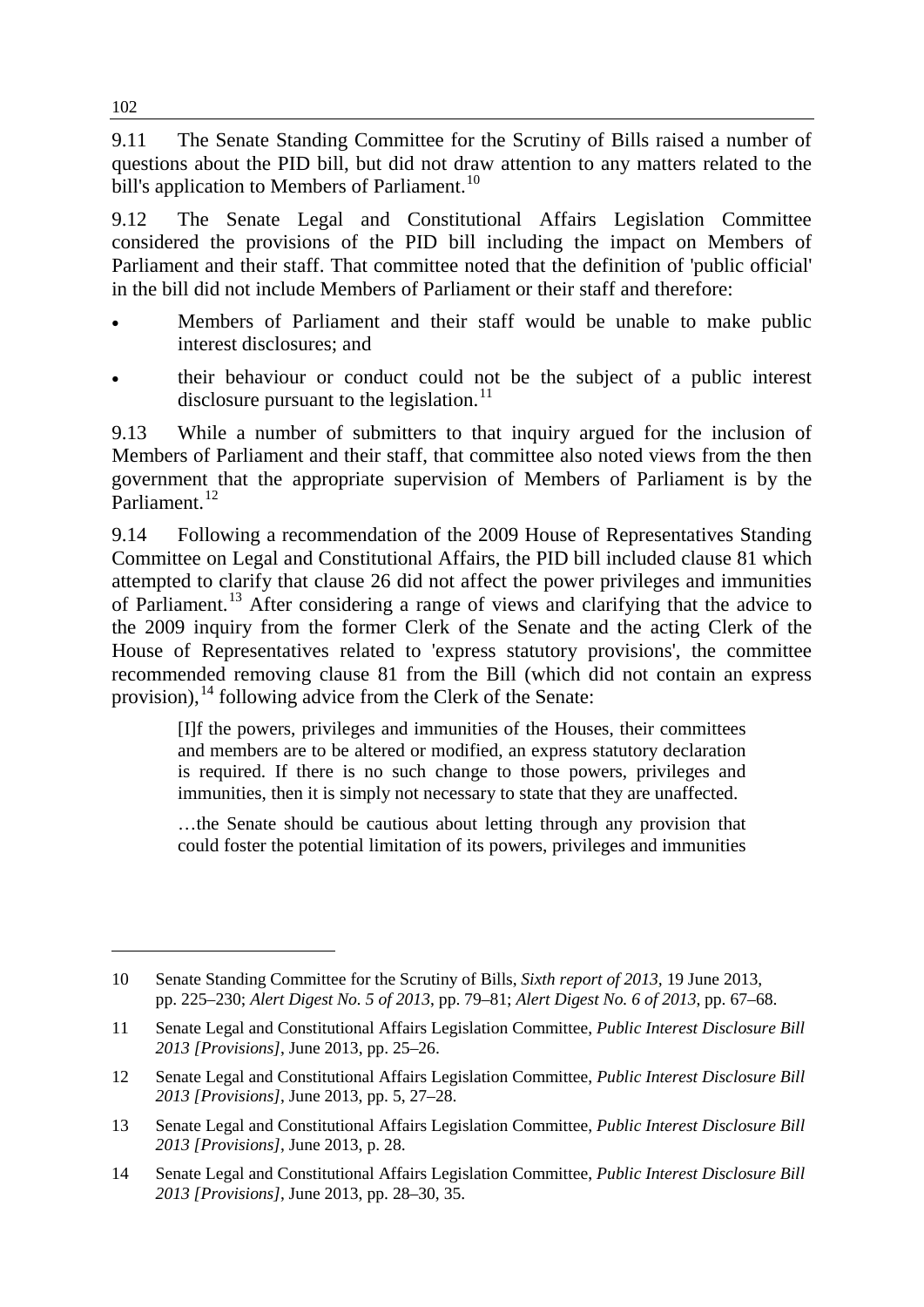by implied rather than direct means. Such a stance is consistent with section 49 of the Constitution.<sup>[15](#page-4-0)</sup>

9.15 Clause 81 was removed from the PID bill before it was passed and became the PID Act.<sup>[16](#page-4-1)</sup>

## *2016–2017*

9.16 In October 2016 the government released the Moss Review of the effectiveness and operation of the PID Act. The Moss Review noted that while the PID Act is not intended to capture allegations of wrongdoing by, or about, Members of Parliament, some submissions to the review cast doubt upon whether the legislation has achieved this intention. The submissions suggested that Ministers exercising statutory powers may be public officials under the PID Act, and people employed under the *Members of Parliament (Staff) Act 1984* could be contracted service providers. The Moss Review went on to argue that:

While the actions of Ministers 'with which a person disagrees' are explicitly excluded from the meaning of disclosable conduct  $(s.31(b)(i))$ , this provision is too narrowly drafted to exclude Ministers or staff members from the operation of the PID Act entirely.<sup>[17](#page-4-2)</sup>

9.17 The Moss Review also noted that the Commonwealth is the only jurisdiction in Australia which intends to exclude scrutiny of Members of Parliament and/or their staff members from similar legislation.<sup>[18](#page-4-3)</sup> The Moss Review noted that:

The Review considers that members of Parliament and their staff members require robust scrutiny. Their role within the Parliament and Australia's system of government relies upon their integrity and accountability to the people of Australia for the decisions they make. While the existing institutions to scrutinise wrongdoing by members of Parliament and their staff have extensive powers, they are also inherently politicised and rarely used without sustained public media coverage. For Ministerial staff, the political nature of their role is reflected within the Code of Conduct for Ministerial Staff which explicitly notes that any sanctions will only be imposed after consultation with the relevant Minister by the Prime Minister's Chief of Staff. The employment of other staff members relies upon the satisfaction of the parliamentarian they serve for their continued tenure. The rigour or otherwise of these arrangements is ultimately a matter for the Parliament<sup>[19](#page-4-4)</sup>

-

<span id="page-4-0"></span><sup>15</sup> Dr Rosemary Laing, Clerk of the Senate, *Submission 1 to the Inquiry into the Public Interest Disclosure Bill 2013 [Provisions]*, Senate Legal and Constitutional Affairs Legislation Committee, June 2013, pp. 5, 7.

<span id="page-4-1"></span><sup>16</sup> PID Act, p. 78.

<span id="page-4-2"></span><sup>17</sup> Mr Philip Moss AM, *Review of the Public Interest Disclosure Act 2013*, 15 July 2016, p. 62.

<span id="page-4-3"></span><sup>18</sup> Mr Philip Moss AM, *Review of the Public Interest Disclosure Act 2013*, 15 July 2016, p. 62.

<span id="page-4-4"></span><sup>19</sup> Mr Philip Moss AM, *Review of the Public Interest Disclosure Act 2013*, 15 July 2016, p. 63.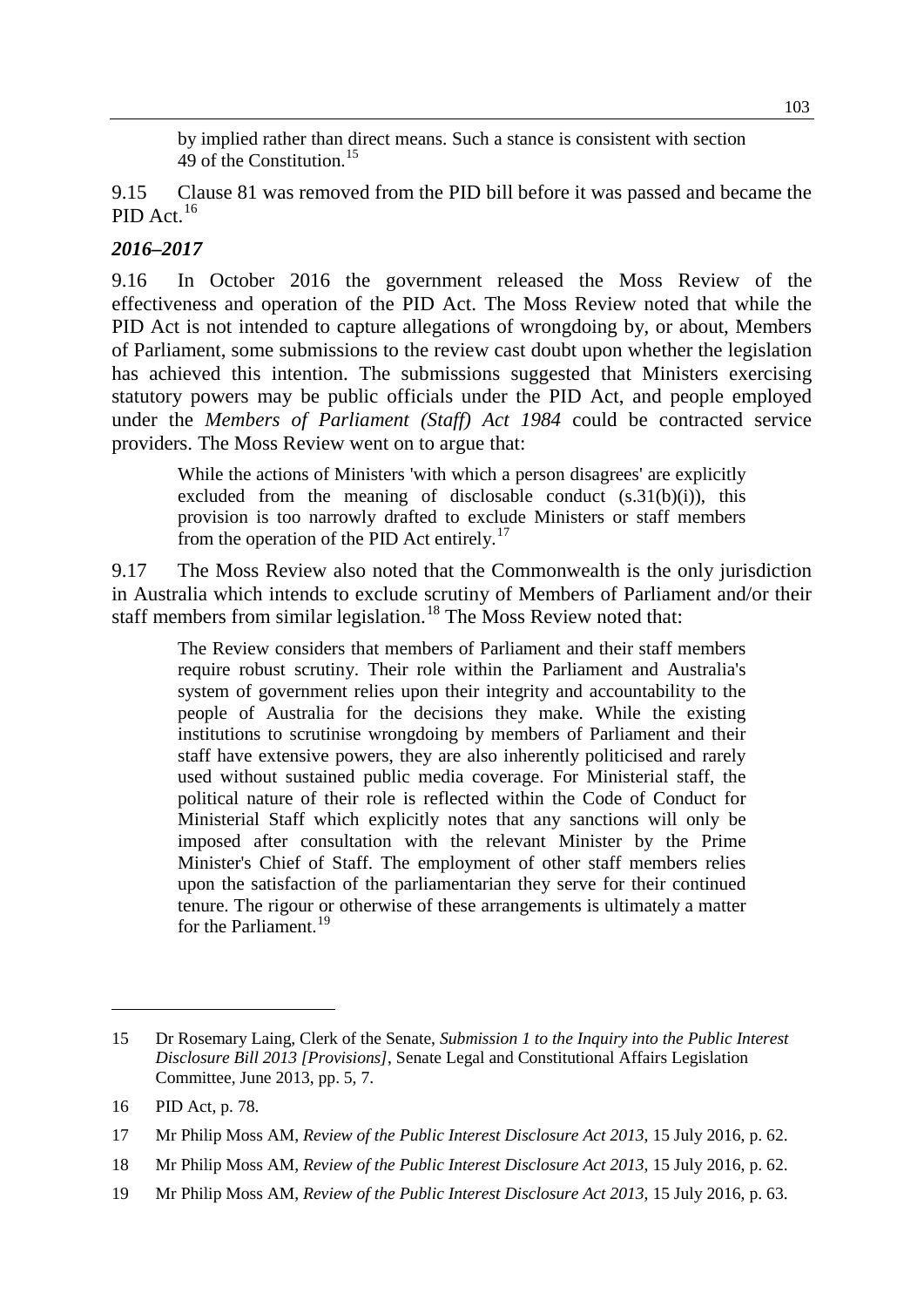- 9.18 The Moss Review recommended that:
- the PID Act be amended to clarify that its provisions do not apply to reports about alleged wrongdoing by Members of Parliament and their staff, or allegations made by them; and
- consideration be given to extending the application of the PID Act to Members of Parliament or their staff if an independent body with the power to scrutinise their conduct is created. $^{20}$  $^{20}$  $^{20}$

9.19 In December 2016 the Treasury consultation paper on its review of tax and corporate whistleblower protections in Australia sought the views of stakeholders on, amongst other things, whether:

- whistleblowers should be allowed to make a disclosure to Members of Parliament, and what criteria should apply; and
- whether tax whistleblowers should only be protected for disclosure to the Australian Tax Office and not to other external parties including Members of Parliament<sup>[21](#page-5-1)</sup>

9.20 At the time of drafting this report, Treasury had not published the submissions or an outcome from the consultation process.

# **The current inquiry**

-

9.21 In this inquiry evidence that the committee received, insofar as it mentioned Members of Parliament, was about disclosures to Members of Parliament with a small number of comments on disclosures about Members of Parliament.<sup>[22](#page-5-2)</sup> Therefore, in this section the committee will summarise the evidence it received about disclosures to Members of Parliament, but notes that, in order to clearly understand the potential interplay between whistleblower protection laws and parliaments, it is useful to distinguish between the following:

- disclosures by Members of Parliament;
- disclosures about wrong doing by Members of Parliament;
- disclosures to parliamentary committees; and
- disclosures about, to and by staff of Members of Parliament.

104

<span id="page-5-0"></span><sup>20</sup> Mr Philip Moss AM, *Review of the Public Interest Disclosure Act 2013*, 15 July 2016, p. 63.

<span id="page-5-1"></span><sup>21</sup> Treasury, consultation paper, *Review of tax and corporate whistleblower protections in Australia*, December 2016, pp. 23, 35.

<span id="page-5-2"></span><sup>22</sup> See for example: Maurice Blackburn Lawyers, *Submission 69*, p. 5.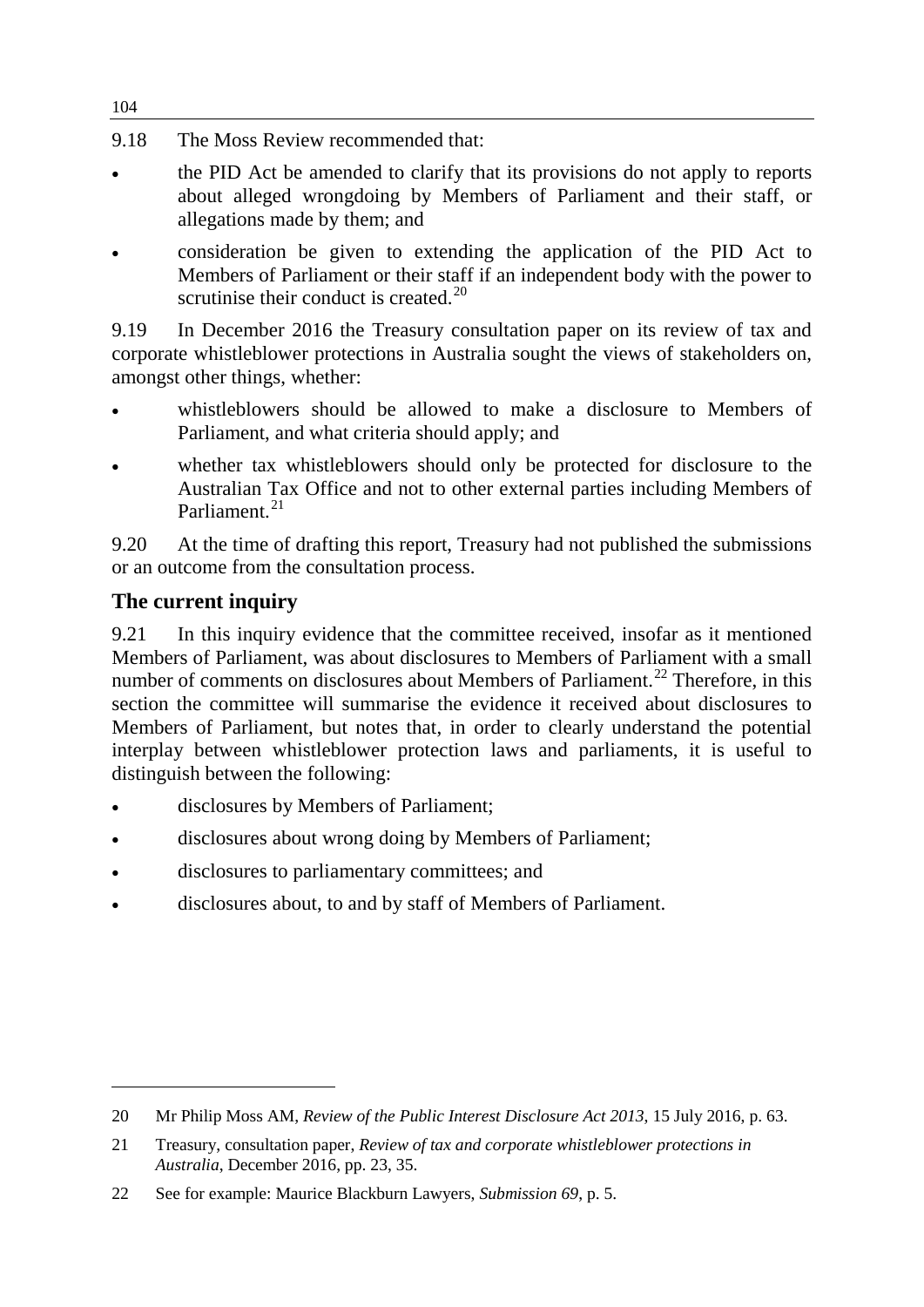## *Evidence received about disclosures to Members of Parliament*

9.22 Some submitters and witnesses supported protection for disclosures to Members of Parliament.<sup>[23](#page-6-0)</sup>

9.23 When asked about disclosures to Members of Parliament, Dr Brand told the committee that having 'a good clearing house advisory service offered through an office of the whistleblower' should obviate much of the need for whistleblowers to go to third parties such as Members of Parliament. $^{24}$  $^{24}$  $^{24}$ 

9.24 The GIA did not support extending whistleblower protections for disclosures to Members of Parliament.<sup>[25](#page-6-2)</sup> The GIA explained:

Parliamentarians have the benefit of [parliamentary] privilege which allows them to publicise whistleblower disclosures with no risk of defamation to themselves. However, such actions may unfairly prejudice any subsequent investigation into the whistleblower disclosures.<sup>[26](#page-6-3)</sup>

9.25 DLA Piper held a similar view and noted that Members of Parliament do not have the same capacity to conduct investigations as regulators.<sup>[27](#page-6-4)</sup>

- 9.26 The Law Council informed the committee that on balance it considers that:
- disclosures to third parties such as Members of Parliament should not be protected under the proposed reforms; and
- entities to which disclosures may be made should only include those which will treat the information confidentially.<sup>[28](#page-6-5)</sup>

9.27 As discussed earlier, the advice of the former Clerk of the Senate to the 2013 Senate Legal and Constitutional Affairs inquiry appeared to settle the uncertainty relating to application of the PID Act to disclosures to Members of Parliament.<sup>[29](#page-6-6)</sup> However, the committee notes that this inquiry has received further suggestions for changes and is also considering private sector whistleblower protections.

<span id="page-6-4"></span>27 DLA Piper, *Submission 8*, pp 4–5.

-

<span id="page-6-0"></span><sup>23</sup> Whistleblowers Australia, *Submission 59*, p. 4; Mr Richard Wilkins, Submission 61, p. 4; Mr Howard Whitton, Director, The Ethicos Group, *Committee Hansard*, 23 February 2017, p. 14; Mr Joshua Bornstein, Director/Principal, Maurice Blackburn Lawyers, *Committee Hansard*, 27 April 2017, p. 45.

<span id="page-6-1"></span><sup>24</sup> Dr Vivienne Brand, Flinders Law School, Flinders University, *Committee Hansard*, 27 April 2017, p. 53.

<span id="page-6-2"></span><sup>25</sup> Ms Maureen McGrath, Chair, Legislation Review Committee, Governance Institute of Australia, *Committee Hansard*, 28 April 2017, p. 25, 30.

<span id="page-6-3"></span><sup>26</sup> Governance Institute of Australia, *Submission 54*, p. 12.

<span id="page-6-5"></span><sup>28</sup> Law Council of Australia, *Submission 52*, pp. 13, 26.

<span id="page-6-6"></span><sup>29</sup> Dr Rosemary Laing, Clerk of the Senate, *Submission 1 to the Inquiry into the Public Interest Disclosure Bill 2013 [Provisions]*, Senate Legal and Constitutional Affairs Legislation Committee, June 2013, pp. 5, 7.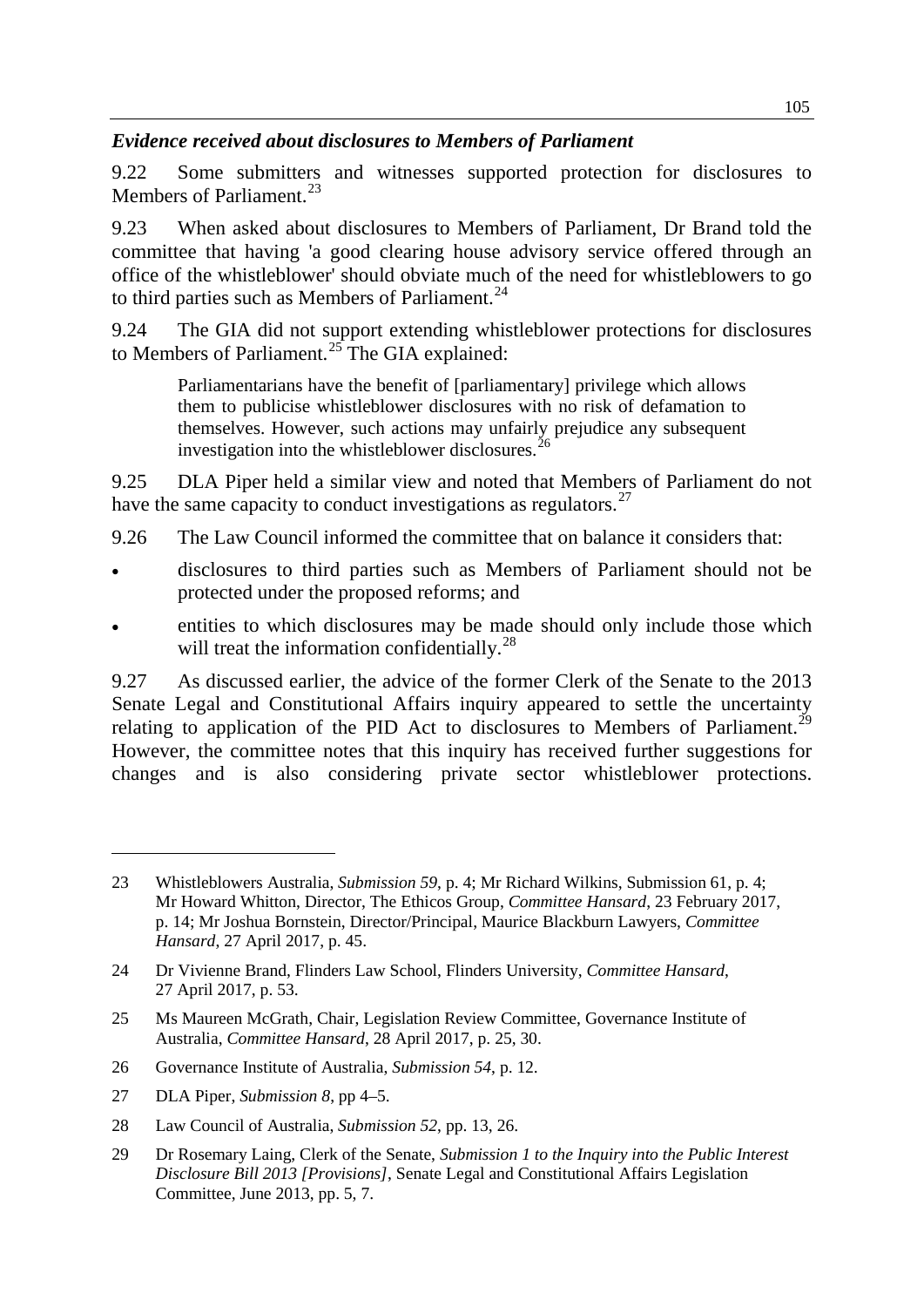The committee therefore sought further advice from the Clerks of the Senate and the House of Representatives.

## **Advice from the Clerks**

9.28 In order to give prominence and easy future access to the submissions by the Clerks on the relationship between whistleblower protections and Parliamentary Privilege, the committee includes key excerpts from both submissions in the sections below and provides the complete submissions in Appendices 3 and 4 of this report.

## *Clerk of the House of Representatives*

9.29 Mr David Elder, Clerk of the House of Representatives, provided the following advice to the committee:

## **Disclosures about wrongdoing-four interactions**

I am supposing that the disclosures you refer to relate to wrongdoing in the sense of 'disclosable conduct' within s.29 of the PID Act and not to personal or professional disagreements and not matters that could appropriately be dealt with in a less formal or public way.

#### **1. Disclosures about wrongdoing by Members of Parliament or their staff**

It is clear from debate during the passage of the PID Act that parliament itself is seen as the most appropriate venue for allegations about any such wrongdoing. If a disclosure of wrongdoing were made about a Member, I would expect it would most likely be made by another Member who ensured that it fell within 'proceedings in Parliament', as discussed above, and that he or she complied with House rules and practices when making the disclosure. I would also expect that disclosures about wrongdoing by staff of Members would be made at least in the first instance to the employing Member. Ministerial staff are subject to a Code of Conduct for Ministerial Staff.

#### **2. Disclosures by Members of Parliament or their staff**

If a disclosure of wrongdoing were to be made publicly by a Member, I would expect the Member who wanted to enjoy the protection of parliamentary privilege, to ensure that it fell within 'proceedings in Parliament', as discussed above, and that he or she complied with House rules and practices when making the disclosure. I would also expect a staff member of a Member to pass on to the Member disclosures that had been made and in doing so to seek as far as possible to bring the disclosure within 'proceedings in Parliament'. It is possible although unlikely that a Member or staff member could fall within the category of 'public official' by being former staff of agencies covered by the PID Act and bring a disclosure within the terms of a public interest disclosure under s.26 of the Act. If so I expect they would make an internal disclosure to an appropriate person in their former agency, and if necessary an external disclosure or emergency disclosure to any person other than a foreign public official. If seeking to rely on the protections of the PID Act, the Member or staff member would need to comply with the PID Act.

106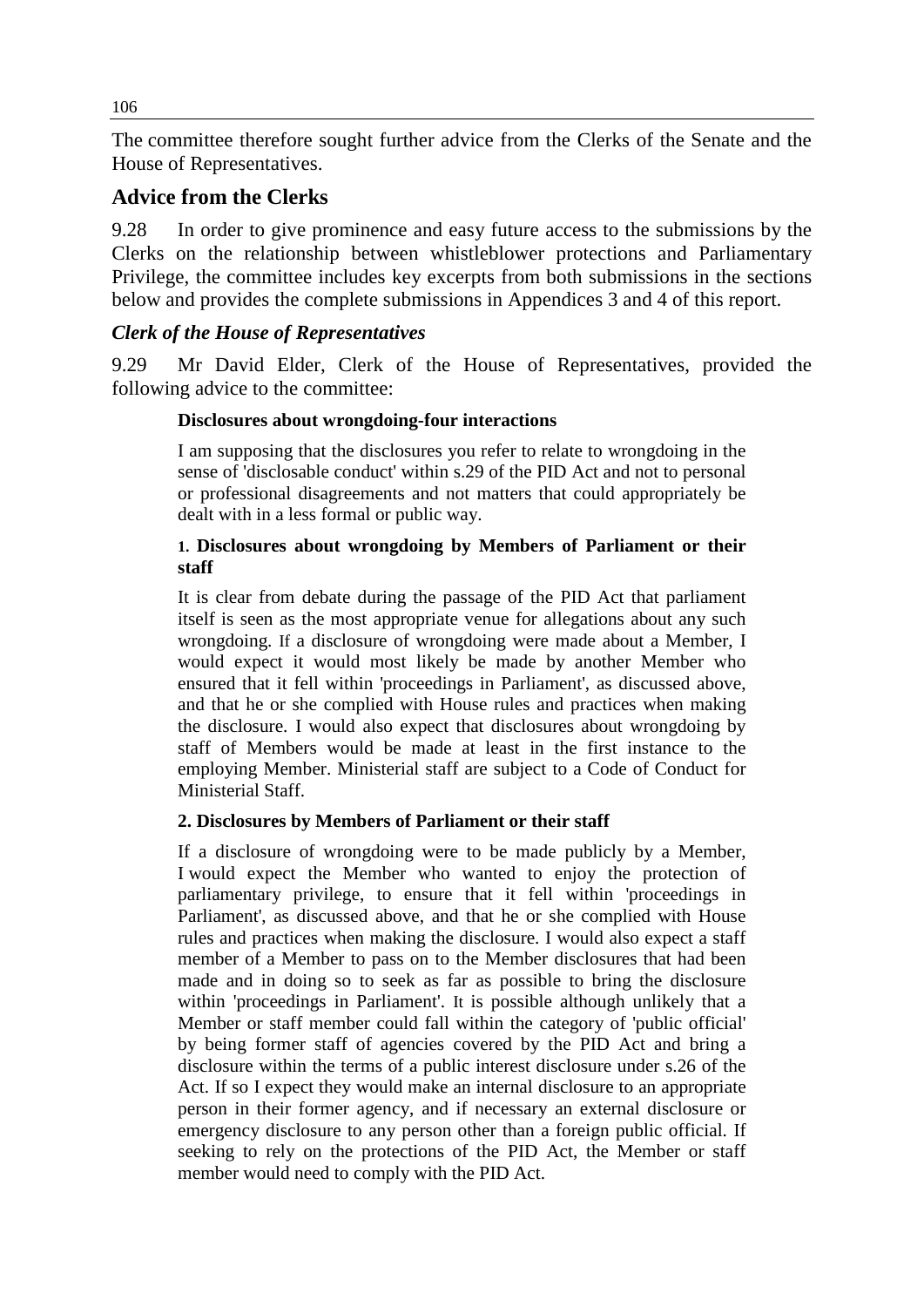#### **3. Disclosures to Members of Parliament or their staff**

In making disclosures to a Member or their staff, a person may or may not fall within the protection of the umbrella of 'proceedings in Parliament' depending on the circumstances surrounding the communication. As already noted, what is encompassed by 'proceedings in Parliament' and, in particular, what is ' or purposes of or incidental to' the transacting of the business of a House or committee is not entirely clear. If the allegations were serious, it may be that a Member would endeavour to ensure the disclosures fell with the umbrella of 'proceedings in Parliament.

#### **4. Disclosures to parliamentary committees**

During their inquiries, House committees and joint committees sometimes receive submissions and oral evidence from people who include allegations about perceived wrongdoing of Commonwealth government departments and agencies and staff. The protection of absolute privilege applies to such submissions and to such evidence in accordance with the provisions of the Parliamentary Privileges Act. House standing orders 236 (power to call for witnesses and documents), 242 (publication of evidence), and 256 (witnesses entitled to protection) may also be relevant to disclosures of wrongdoing to committees.

Section 12 of the Parliamentary Privileges Act provides that a person shall not, by fraud, intimidation, force or threat, ... or by other improper means, influence another person in respect of any evidence given or to be given, or induce another person to refrain from giving any such evidence. So, in addition to the immunity available in respect of evidence that falls within 'proceedings in Parliament', this statutory offence provision complements the protections available to witnesses who might make disclosures to parliamentary committees.14

Future: the implications of including Members as authorised recipients of disclosures and the subject of public interest disclosures.

The Committee would be aware of some criticisms surrounding the omission of Members in particular, but also their staff, from coverage of the PID Act as recipients of disclosures and the subject of disclosures.

The inclusion of Members and Senators as authorised recipients of disclosures would increase the number of people to whom disclosures could be made and acknowledge their role as representatives. I am not sure that Members necessarily would consider they have the requisite resources to undertake such a significant role in addition to their existing responsibilities. The PID Act is complex and its requirements are rigorous. Members do not have the stable, institutional resources enjoyed by other agencies included in the Act. They also operate in an environment that is founded on freedom of speech and political difference and it may be difficult to maintain and be seen to maintain necessary confidentiality and to avoid perceptions that political considerations could have an influence on disclosures and the way they were treated.

In his Review of the PID Act, Mr [Philip] Moss AM noted that the Commonwealth is the only Australian jurisdiction to exclude scrutiny of members and their staff from similar legislation and compared the range of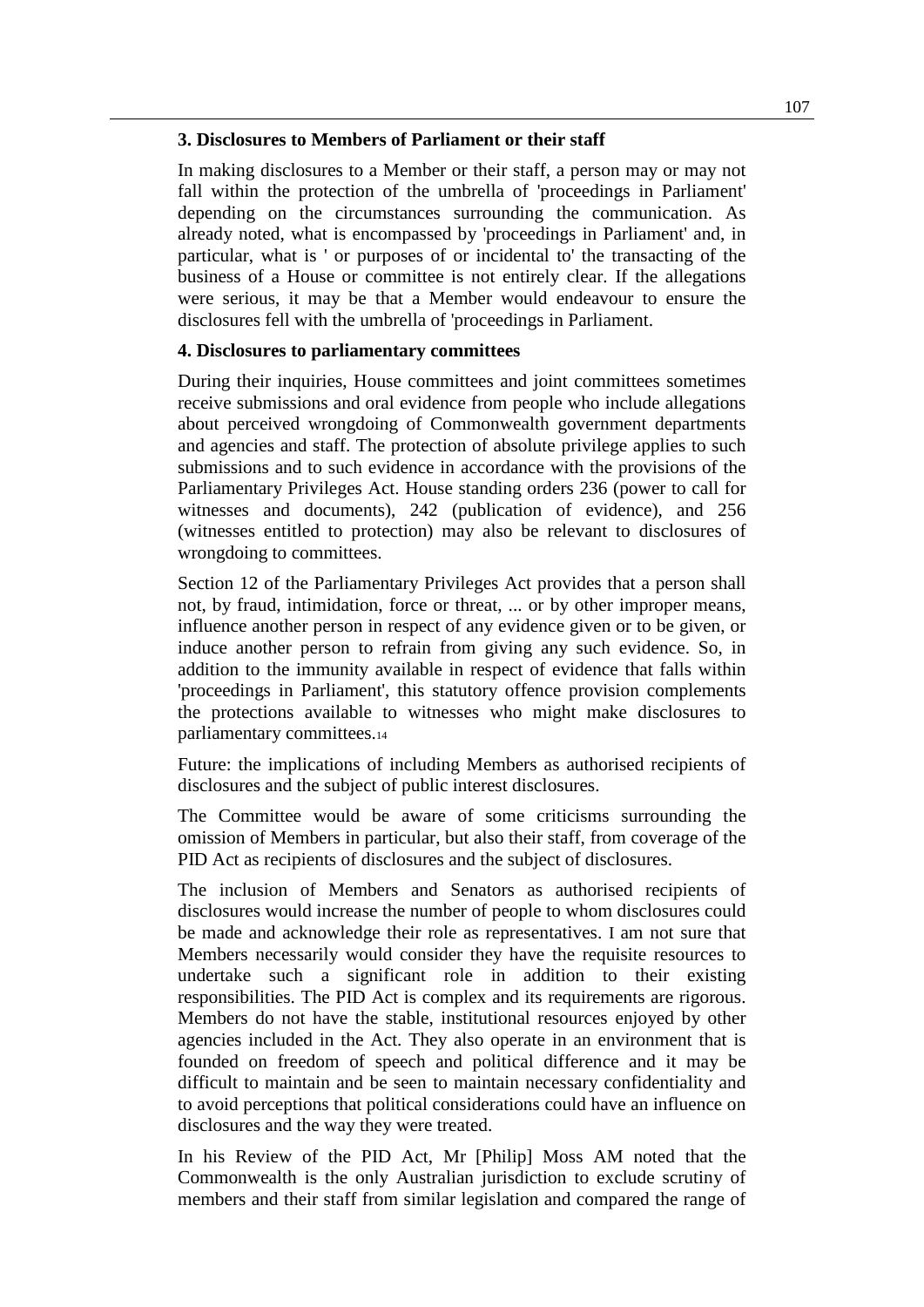provisions relating to Members and staff in other jurisdictions. Mr Moss considers that allegations of wrongdoing by or about members or their staff should be scrutinised by Parliament, for example through the House Standing Committee of Privileges and Members' Interests and the Senate Standing Committee of Privileges. He also notes submissions were made about the incomplete exclusion of members and their staff, with Ministers exercising statutory powers possibly being considered to be public officials, and MOPS Act staff possibly being considered to be contracted service providers and has called for clarification.

While Mr Moss considers that members and their staff should be subject to robust scrutiny, he also notes the likelihood of politicisation and extensive media coverage that would follow alleged wrongdoing. Mr Moss recommends that the Act be amended to make clear that it does not apply to reports about alleged wrongdoing by Senators, Members and their staff, or allegations made by them. He also recommends that consideration be given to extending the application of the PID Act to members or their staff if an independent body with the power to scrutinise their conduct is created.

My view is that, at present, issues relating to the conduct of members, unless they amount to criminal conduct, are best dealt with by the Parliament, and the relevant House to supervise, in particular through the relevant Privileges committee. The continued oversight of members' conduct by parliament would perhaps be considered to be more effective if Members and Senators were subject to a Code of Conduct. I draw the Committee's attention to the Discussion Paper presented on 23 November 2011 following the House of Representatives Standing Committee of Privileges and Members' Interests inquiry into a Draft Code of Conduct for Members of Parliament. With respect to members' staff, I agree that their role is substantially different from other staff in the public sector and so I consider that, for now, it is not appropriate for them to be covered by the PID Act as recipients of disclosures or as the subjects of disclosures.<sup>[30](#page-9-0)</sup>

## *Advice from the Clerk of the Senate*

-

9.30 Mr Richard Pye, Clerk of the Senate, provided the following advice to the committee:

Senate Clerks have previously made submissions on proposals for "public interest disclosure" schemes. For instance, in December 2008, Harry Evans submitted to a House of Representatives committee inquiry that he considered it "appropriate that members of the Parliament be authorised recipients of public interest disclosures". Similarly, in my view, there is no obstacle to including, in a properly-designed scheme, mechanisms for disclosures about, by or to members (or their staff), provided the distinction between privilege law and the whistleblowers protection regime is maintained.

<span id="page-9-0"></span><sup>30</sup> Mr David Elder, Clerk of the House of Representatives, *Submission 75*. See appendix 4 of this report.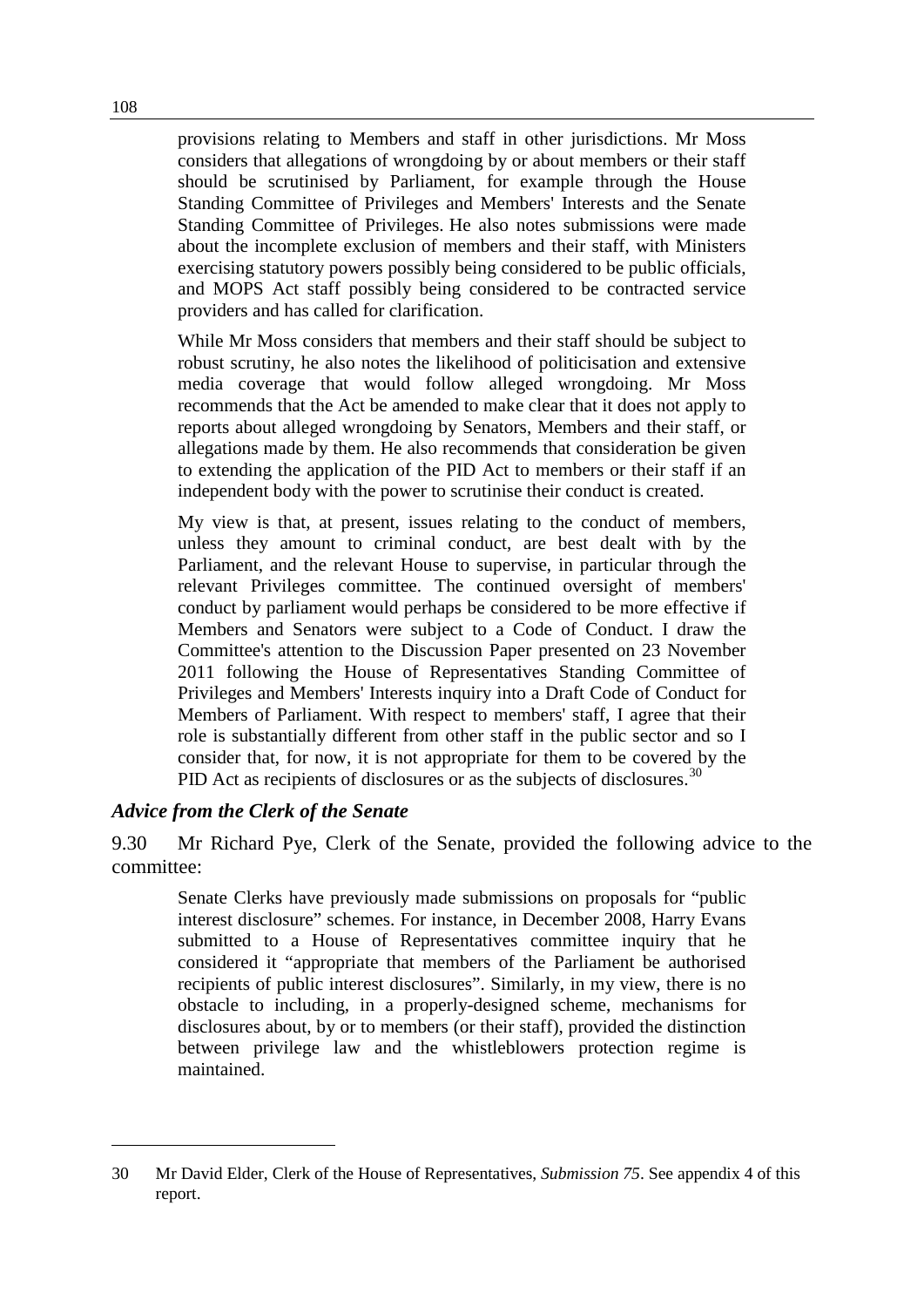I make the following observations about maintaining that distinction in different situations.

#### **Disclosures by or about members**

If it is intended that the regime include disclosures by or about members (and their staff), then conduct which forms part of parliamentary proceedings should be carved out of the definition of disclosable matters, to preserve the operation of the privilege law.

Generally, participants in parliamentary proceedings are protected by privilege law in two ways. The first involves the use of the contempt powers of the two Houses, whose purpose is to protect the ability of the Houses, their committees and members to carry out their functions without improper interference. For instance, the Senate may determine that conduct which obstructs or impedes its work, or that of its members, amounts to a contempt — that is, an offence against the Senate — and may punish a person for undertaking such conduct. It would be highly undesirable to limit or interfere with the powers of the two Houses to deal with such matters by overlaying a statutory disclosure scheme in relation to those proceedings.

The other way participants may be protected by parliamentary privilege is by a legal immunity descended from Article 9 of the Bill of Rights, 1688. Parliamentary privilege in this sense is an evidentiary rule that prevents "proceedings in Parliament" from being used in courts or tribunals for prohibited purposes; traditionally, for the purposes of "questioning or impeaching" those proceedings. Both of those terms are defined in section 16 of the *Parliamentary Privileges Act 1987*. This prohibition sits at the core of parliamentary freedom of speech. It protects parliamentary proceedings from external interference. Again, it would be highly undesirable to undermine this protection by constraining the operation of those provisions.

In relation to conduct other than in connection with parliamentary proceedings, no doubt an appropriate regime for disclosures about members and their staff could be devised. For instance, in his Public Interest Disclosure Bill 2007 [2008], former Senator Andrew Murray proposed that the Presiding Officers of the Commonwealth Parliament be authorised to receive disclosures about members of their respective Houses.

In relation to disclosures by members, provided such disclosures are made in accordance with the process prescribed by the statute, there is no reason for disclosures by members and their staff to be handled differently than disclosures made by others.

#### **Disclosures to members**

If members are to be designated as authorised recipients in a statutory disclosure scheme, their roles and responsibilities must be adequately defined by the statute in a manner which does not affect (or derogate from) the law of parliamentary privilege, as explicated by the Parliamentary Privileges Act. In this regard, Harry Evans submitted to the House Legal and Constitutional Affairs Committee in 2008: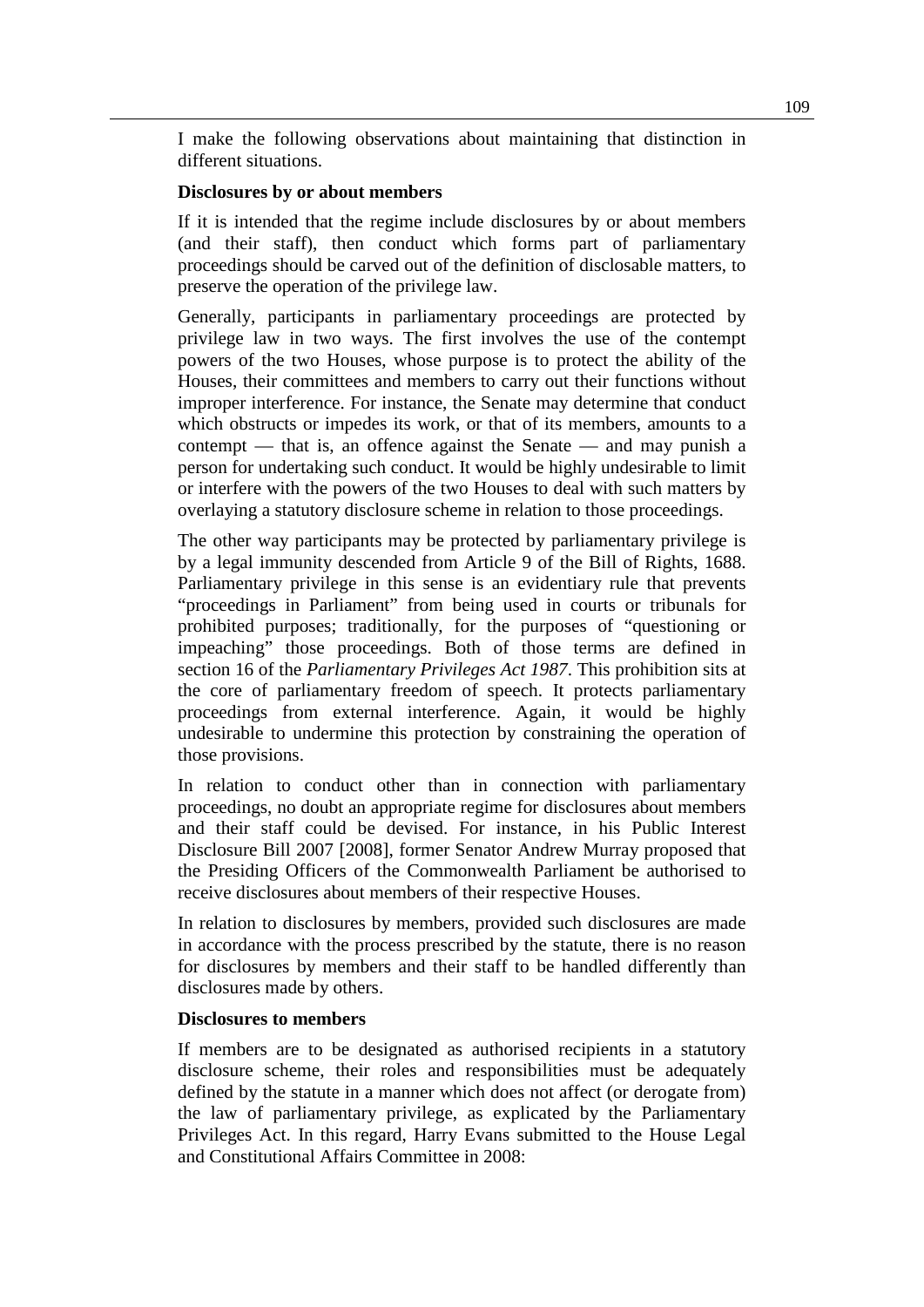It is important that this aspect of parliamentary privilege be left to operate in conjunction with, and unaffected by, any statutory regime for public interest disclosures to members of Parliament. The ability of citizens to communicate with their parliamentary representatives, and the capacity of those representatives to receive information from citizens, should not be restricted, inadvertently or otherwise, by a statutory public interest disclosure regime.

There are several points to note about privilege and a statutory disclosure regime working together.

First, a non-derogation clause may be appropriate, although this would depend on the design of the statute. In this regard I note that, in its report on the Public Interest Disclosure Bill 2013, the Legal and Constitutional Affairs Legislation Committee endorsed the advice of the then Clerk of the Senate, Dr Rosemary Laing, that a non-derogation clause is necessary and appropriate only where a statute expressly provides for disclosures to be made to members, as such a provision may otherwise be interpreted to modify, alter or affect the powers, privileges and immunities of the Houses or their members [see paragraphs 3.21–3.24, under the heading *Clause 81 and preservation of parliamentary privilege*].

Secondly, it is useful to keep in mind that different roles and protections may co-exist. For instance, as noted above, former Senator Murray's bill would have authorised the Presiding Officers to receive disclosures about members of their respective Houses. The Presiding Officers' powers, functions and responsibilities here – like those of other authorised recipients – would initially be those specified in the statute under which the regime is to operate. That is, they would be administrative, rather than parliamentary, in nature. If a Presiding Officer subsequently put such a disclosure before their House, or a parliamentary committee, the usual protections of parliamentary privilege would apply, and the matters would be dealt with in accordance with the procedures of the House. Similarly, the powers, functions and responsibilities of other members, if designated as authorised recipients, would initially be those specified in the statute, but any subsequent use of disclosures in connection with parliamentary proceedings would attract absolute privilege. In those circumstances, a person making a disclosure may receive both the protections adhering under the statute and the protection of privilege.

Finally, it may be appropriate for addition considerations to apply before members were authorised to receive disclosures. For instance, former Senator Murray's bill provided a mechanism for members to receive "external disclosures" only in specified exceptional circumstances, including where "internal disclosures" to proper authorities (e.g., heads of affected agencies) had not been adequately dealt with. This would be a matter for consideration in developing the policy detail.

#### **Disclosures to parliamentary committees**

The difficulty of maintaining the distinction between privilege and other statutory protections where parliamentary committees are involved militates against their inclusion as authorised recipients. Nevertheless, as noted above, the Presiding Officers and other members of parliament in receipt of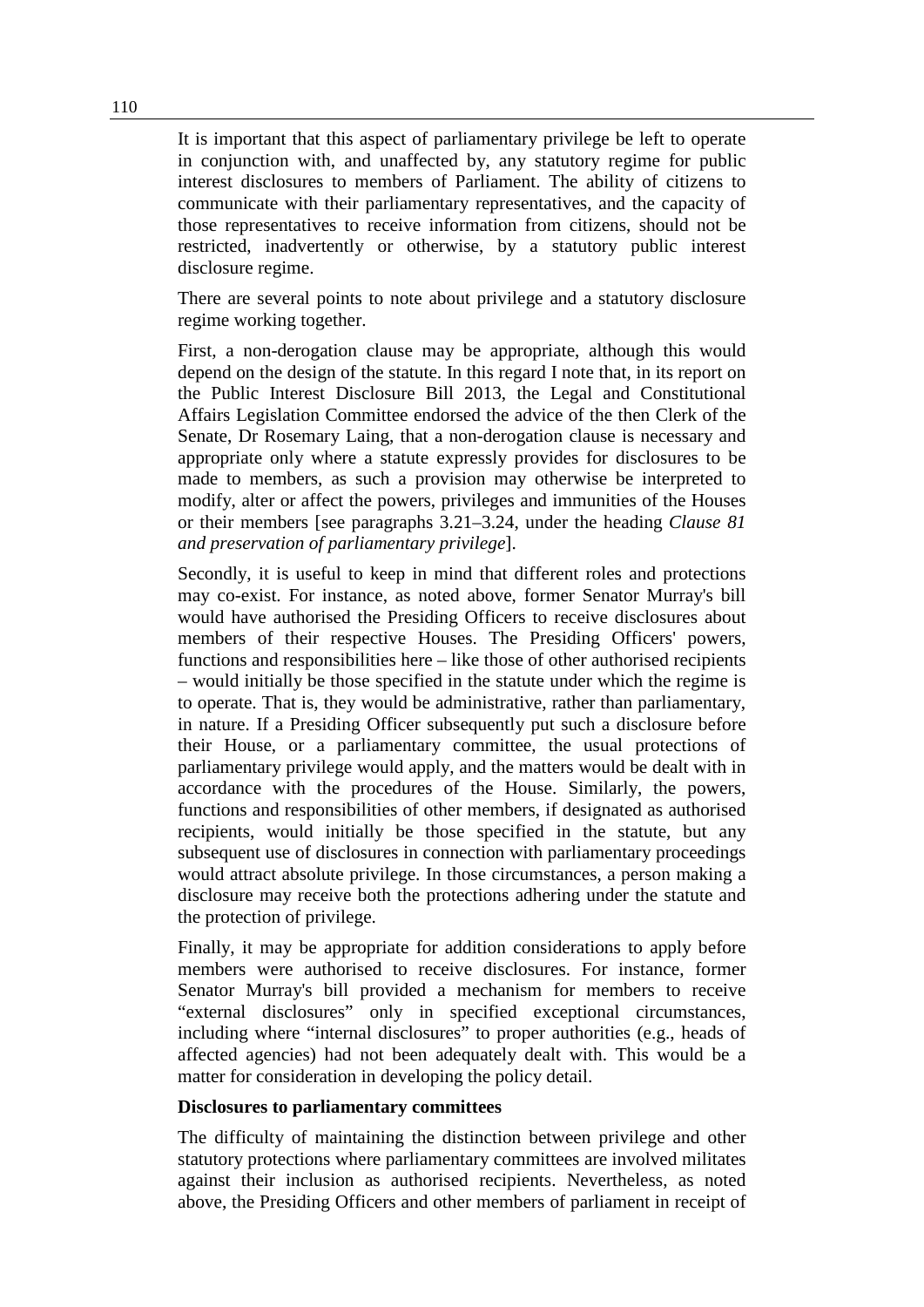disclosures may initiate the reference of disclosures to committees, or otherwise raise them in parliamentary proceedings. In those circumstances, persons making disclosures may be protected both under the statute and by parliamentary privilege.

No doubt there would also be a role for Senate committees in overseeing any proposed statutory regime, particularly where an authority is charged with administering the disclosure regime.

## **Conclusion**

Notwithstanding my view that privilege law and statutory whistleblowers protection regime may co-exist, the complexities of defining and maintaining the distinctions between them should not be underestimated. No doubt there will be opportunities to address these matters in more detail if and when relevant legislation is put before the Parliament.<sup>[31](#page-12-0)</sup>

## **Committee view**

-

9.31 The committee notes that while some submitters supported extending whistleblower protections to disclosures made to Members of Parliament, several strong arguments were made against pursuing this course of action.

9.32 In particular, the committee notes that parliamentary privilege affords parliamentarians the ability to publicise whistleblower disclosures with no risk of defamation action being taken against the parliamentarian. At the same time, however, such publicity may prejudice any subsequent investigation into the whistleblower disclosures, as well as potentially leading to the exposure of the whistleblower's identity.

9.33 In this regard, the committee also notes the argument that Members of Parliament do not have the same capacity as regulators to investigate matters, and furthermore, that it is not the function of parliamentary committees to seek to resolve matters.

9.34 Noting the evidence from the Clerks of both Houses of Parliament, the committee draws attention to the inherent complexities that would arise in trying to draw and maintain the distinction between privilege law and a statutory whistleblower protection scheme. Being cogniscent of these complexities, the committee is cautious about suggesting any change that might constrain either the understanding or the operation of parliamentary privilege.

9.35 Noting the recommendations of the Moss Review and the findings of the 2009 inquiry into whistleblowing conducted by the House of Representatives Standing Committee on Legal and Constitutional Affairs, the Committee recommends that consideration be given to extend the application of whistleblower protections to federal Members of Parliament and their staff if an independent body with powers to scrutinise them is created.

<span id="page-12-0"></span><sup>31</sup> Mr Richard Pye, Clerk of the Senate, *Submission 74*. See appendix 3 of this report.